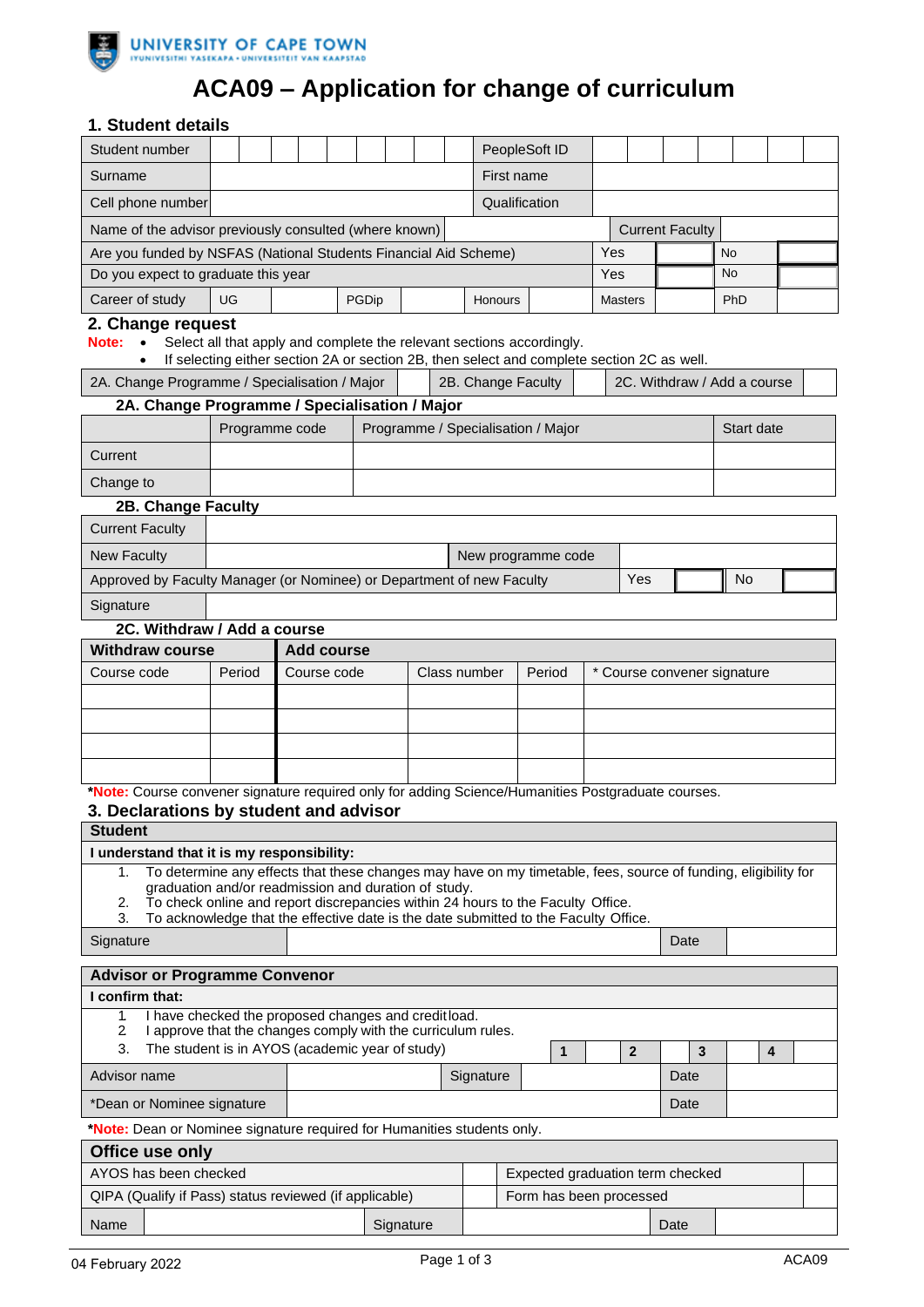UNIVERSITY OF CAPE TOWN IYUNIVESITHI YASEKAPA . UNIVERSITEIT VAN KAAPSTAD

#### **Important**

It is your responsibility to establish the consequences of the changes you wish to make. These could include:

- [fee changes \(http://www.students.uct.ac.za/students/study/handbooks/current](http://www.students.uct.ac.za/students/study/handbooks/current))
- timetable changes
- changes in eligibility for readmission
- changes in eligibility for graduation
- changes in funding eligibility
- changes to your overall duration of study

**Note:** Do not use this form to cancel your UCT registration. Please use the [Cancellation of registration form](http://forms.uct.ac.za/aca08.pdf) [\(http://www.students.uct.ac.za/sites/default/files/image\\_tool/images/434/fees\\_funding/fees/forms/cancel\\_registration.pdf\)](http://forms.uct.ac.za/aca08.pdf)

#### **Instructions**

- Complete this form when applying for the following change of curriculum:
	- o Change of Programme / Specialisation / Major
	- o Change of Faculty
	- o Withdrawal or addition of courses
- If selecting either section **2A Change of Programme / Specialisation / Major** or section **2B Change of Faculty**, then section **2C Withdraw / Add a course** must be completed as well.
- If you are **Science Faculty student**, then you must complete the **[ACA09S supplement](#page-2-0)** on **[page 3](#page-2-0)** as well.
- Curriculum changes are subject to strict deadlines dates, after which penalties may apply. See: Deadline dates.
- If you are currently receiving funding, ensure you consult with your funder prior to applying for your proposed curriculum changes, regarding the impact on your continued eligibility for funding. See: Financial Aid /Sponsor information.
- Your form must be submitted on PeopleSoft using the service-request function. For instructions on how to use service requests, see[: Change Curriculum](https://vula.uct.ac.za/x/2kCokU) page on Vula [\(https://vula.uct.ac.za/x/2kCokU\).](https://vula.uct.ac.za/x/2kCokU)
- If you cannot upload it to PeopleSoft, you should approach your Faculty Office.
- You do not need to get it signed by an advisor before you upload it. The advisor will approve it in PeopleSoft.
- Monitor your service-requests in PeopleSoft to see any comments from your curriculum advisor.
- The service-request status will be changed [to "accepted" when](http://studentsonline.uct.ac.za/) approved.
- Please allow three or four working days for this to take place. Your transcript will then be updated.
- Check your updated enrollment changes in Student Administration Self Service within 72 hours and report any discrepancy to your Faculty Officeimmediately.

#### **Deadline dates**

The deadline dates for course withdrawals and additions for the current year are listed below. Late changes, if permitted, are subject to a penalty. See [General Rules and Policies](http://www.students.uct.ac.za/students/study/handbooks/current) handbook (Rule G 14 and G 13.1) or consult your Faculty Office for deadline dates and fee implications.

|                         | Last date to add | Last date to drop a course 2022 |                           |                            |  |  |  |  |
|-------------------------|------------------|---------------------------------|---------------------------|----------------------------|--|--|--|--|
| <b>Course</b>           | a course 2022    | Get 100% fee<br>adiustment      | Get 50% fee<br>adiustment | Cancel<br>transcript entry |  |  |  |  |
| Whole year courses      | 18 February      | 18 February                     | 29 July                   | 05 August                  |  |  |  |  |
| First semester courses  | 18 February      | 18 February                     | 04 March                  | 25 March                   |  |  |  |  |
| Second semester courses | 29 July          | 29 July                         | 12 August                 | 02 September               |  |  |  |  |

#### **Financial Aid/Sponsor information**

Curriculum changes or taking a leave of absence has funding implications. You are required to consult your funder, prior to the completion of this form, regarding the impact on your continued eligibility for funding. NSFAS and UCT Student Financial Aid does not allow for students to change their programme of study without prior approval. It is your responsibility to ensure that you have consulted and received approval from your sponsor regarding changes to your studies.

#### **Student Administration Self Service**

Acces[s Student Administration Self Service \(http://studentsonline.uct.ac.za/\) to](http://studentsonline.uct.ac.za/) print your academic record and attach it to this application form. The academic record contains your registration information as it is currently held on the UCT Student System. Remember to keep your personal data, including addresses and telephone numbers, up to date via [Student Administration Self Service. A](http://studentsonline.uct.ac.za/)ny queries about this information should be directed to your Faculty office.

#### **Changing a Programme/Specialisation/Major**

Add in the Programme code and Specialisation. For example: CB001ACC04. This is obtainable from the [Faculty](http://www.students.uct.ac.za/students/study/handbooks/current) [Handbooks.](http://www.students.uct.ac.za/students/study/handbooks/current)

#### **Withdrawal and Addition of courses**

Credit information can be obtained from th[e Faculty Handbooks.](http://www.students.uct.ac.za/students/study/handbooks/current) Class numbers are available from Faculty Office Notice Boards. Humanities courses class numbers are listed in the Humanities Handbook. Departmental signatures are required for withdrawal and addition of courses. Course convener/student advisor signatures are required for adding Science/Humanities Postgraduate courses.

#### **Declarations by student and advisor**

Check all information carefully and sign the form yourself. Ensure that your Programme Convener / Curriculum Advisor has signed the form as well. The Advisor/Convenor must indicate your Academic Year of Study (AYOS).